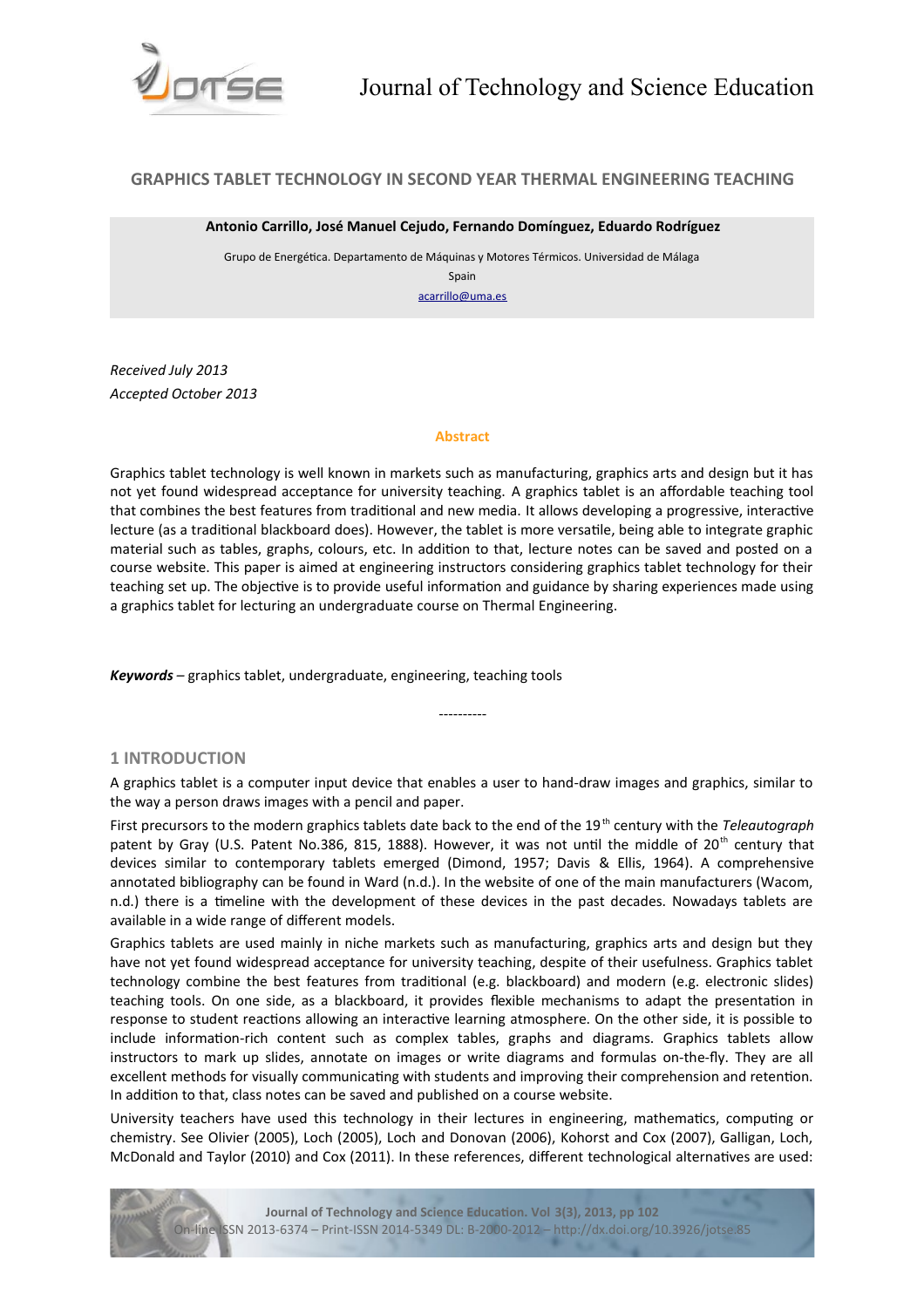a) graphics tablet as an input device to a computer, b) tablet-PC or c) iPad or similar. Anyway, most of the conclusions are shared by all tablet technologies. There are also diferent levels of interactivity. In the simplest approach, the instructor uses the graphics tablet to support explanations in the same way as with a traditional blackboard. This is the case of the present paper. There is also a more advanced approach, where students have also tablets (iPad or tablet-PC) and may interact with the instructor during the class, answering questions, submitting material, etc. Some interesting examples are the College of Engineering, Virginia Tech (n.d.) or the e-Education centre, Monash University (n.d.).

This paper is aimed at engineering instructors considering graphics tablet technology for their teaching set up. The objective is to provide useful information and guidance by sharing experiences made using a graphics tablet for lecturing an undergraduate course on Thermal Engineering. Following, there is a description of the subject's context and tools used. Then, the results from a survey asking the students for feedback about the tablet technology are discussed. Finally, some conclusions are presented.

# **2 CONTEXT AND TOOLS**

## **2.1 Course specifications**

The context of this experience is a Thermal Engineering (Applied Thermodynamics and Heat Transfer) course. This is a second year bachelor's grade in Industrial Engineering Technology ofered by the Industrial Engineering School (ETSII, n.d.) at the University of Malaga, Spain. About 230 students attend three hours of lectures a week and a 90 minutes problem solving class. Students are divided in four large groups to attend lectures, whereas groups for problem solving classes are much smaller, under 30 students per class. The teaching is conducted by a number of instructors. Due to the particular scheduling of the course, most of the students attended sessions with diferent instructors. Some of these instructors used the graphics tablet and some others the traditional blackboard. Due to this mixture of instructors and tools, it is not possible to establish a proper control group and, therefore, it is not possible to quantitatively measure the infuence of the teaching tool on academic results. It is estimated that roughly half of the students were exposed to the tablet, in both lectures and problem solving classes.

The subject is based on a number of well known text books. There is no other additional material than tables and formulae summaries. During the lectures, the instructors highlight the relevant concepts (using the tablet or the blackboard) and students take their own notes. On the other hand, problem solving classes are more interactive, and frequently undergo a spontaneous development in response to students' questions.

**2.2 Instructor's working posture, hardware and software**

# 2.2.1 Instructor's working posture



*Figure 1. A typical arrangement to deliver a lecture*

The instructor is typically seated, facing the classroom, see Figure 1. It is possible to hold the tablet in one hand and write with the other, but in practice it is more convenient to be seated. Anyway the lecturer does not need to remain in one spot for the whole time. It is natural to walk between the computer and the screen to further explain concepts, or walk towards the students to ask them something. This helps to keep the lecture dynamic.

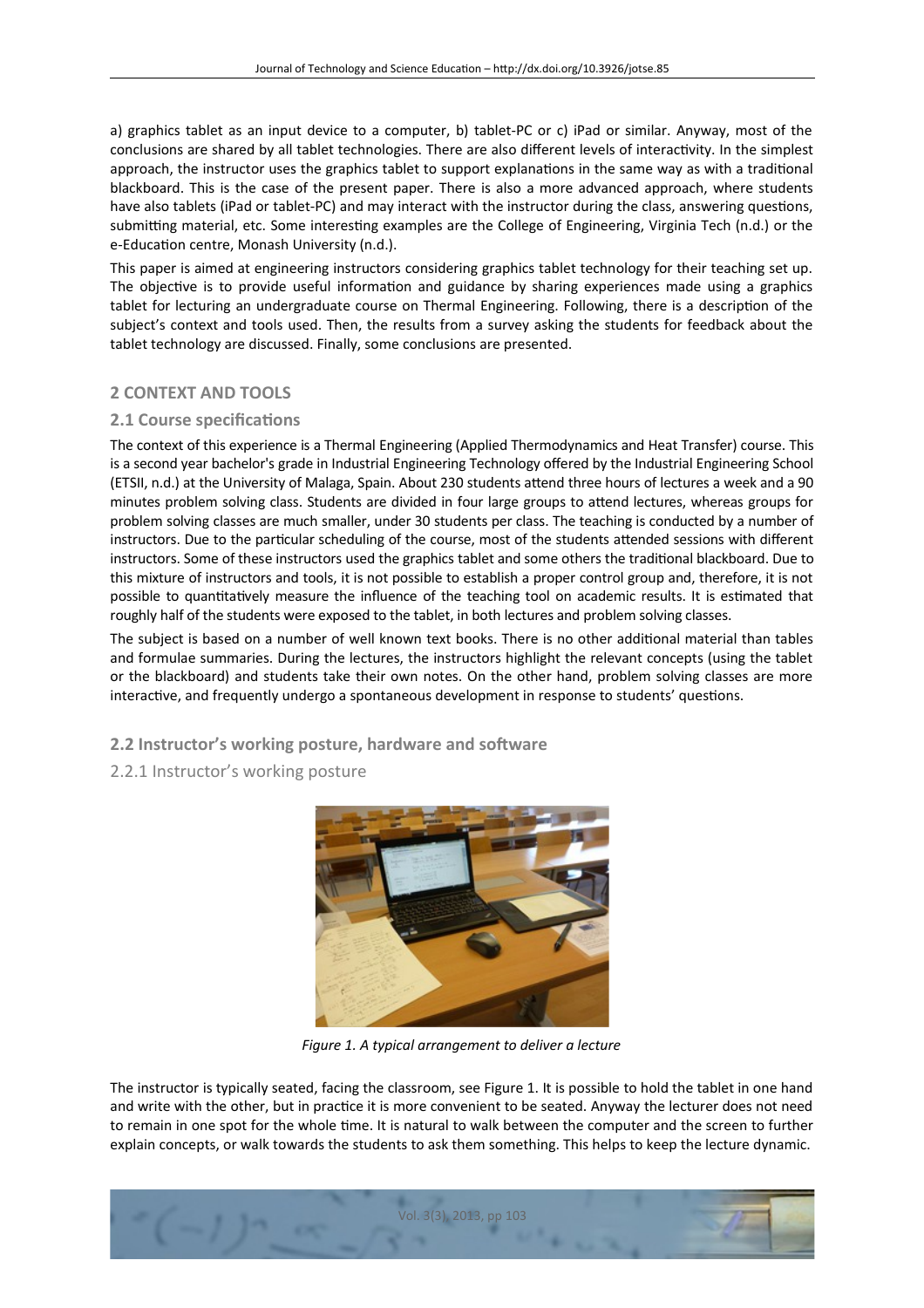On the other hand, the frontal seated working position has some advantages. Firstly, it eases to follow students' reactions, because the instructor only has to lift his/her eyes from the laptop screen. Secondly, the lecturer's voice is better projected to the classroom. Finally, it is possible to keep an eye on the instructor's own notes, placed on the desktop.

### 2.2.2 Hardware

In the case of a USB graphics tablet, certain level of hand-eye coordination is required, as the user writes blindly on the tablet, while looking at the screen. The instructor may need a short training period before feeling comfortable. In the case of a tablet-PC or iPad this drawback disappears.

The hardware used was a Wacom (Wacom, n.d.) graphic tablet, connected through USB to a standard laptop running Windows 7. The laptop drives the data projector of the classroom. A conventional mouse was also employed as it was found helpful for some actions. No other equipment is required.

In this experience, two different tablets were used. The first one was a Wacom Bamboo, a tablet aimed to home users. The second one was a Wacom Intuos5, aimed to professional users. Both tablets offer more than enough features and performance for the normal use during a lecture that is typically handwriting and drawing simple schematics. Nevertheless, it must be said that the professional tablet gives a better, more natural, feel to the user.

The smallest Intuos5 model suits well the available space on the instructor's desk as it has an external size of 320 x 208 mm, similar to A4. The weight is 660 g, very portable. The drawback of this size is that the active writing area is quite small, 157 x 98 mm, slightly larger than A6. This forces the user to minimize arm motion. In practice, this is not a big problem because the handwriting size should be quite large to allow the students to see clearly from far away in the classroom. Recently, the authors have tested the Intuos5 medium, slightly larger and heavier (380 x 251 mm, almost 1kg) but with a larger active area (224 x 140 mm) that makes the user feel more comfortable at handwriting. This is an excellent option if there is enough available space on the instructor's desk.

### 2.2.3 Software

Regarding sofware, two diferent applications were used: Windows Journal and MS OneNote2010. Windows Journal is a very simple application included in Windows 7. Its handwriting performance is outstanding, but typed text support is poor. It can annotate on images or PDF documents, but the last ones are previously converted to images of an average-poor quality. Notes can be exported to PDF to be further published. The strong point of this program is its ease of use, a feature very appreciated by the instructor when he/she is under pressure, facing a classroom full of students.

On the other side, MS OneNote is bundled with Office 2010 suite and it has more features than Windows Journal. OneNote is not only a note taking sofware but it is also an information organizer. The support for typed text is very good, and the user can also create tables, insert pictures, audio and video. Information is saved in pages organized into sections within notebooks. Hyperlinks can be used to link pieces of information. This is very useful for keeping the subject's material organized. As Journal, OneNote can annotate on PDF, previously converted to images, in this case with acceptable quality. A very interesting feature is that users can write anywhere on a virtually unbounded document. This way, the instructor never runs out of space when he/she is writing a large expression. The main drawback of OneNote compared to Journal, is that it is more difficult to use. Under the stress of a live class the instructor tends to make more mistakes using the software that may even disrupt the fow of the lecture.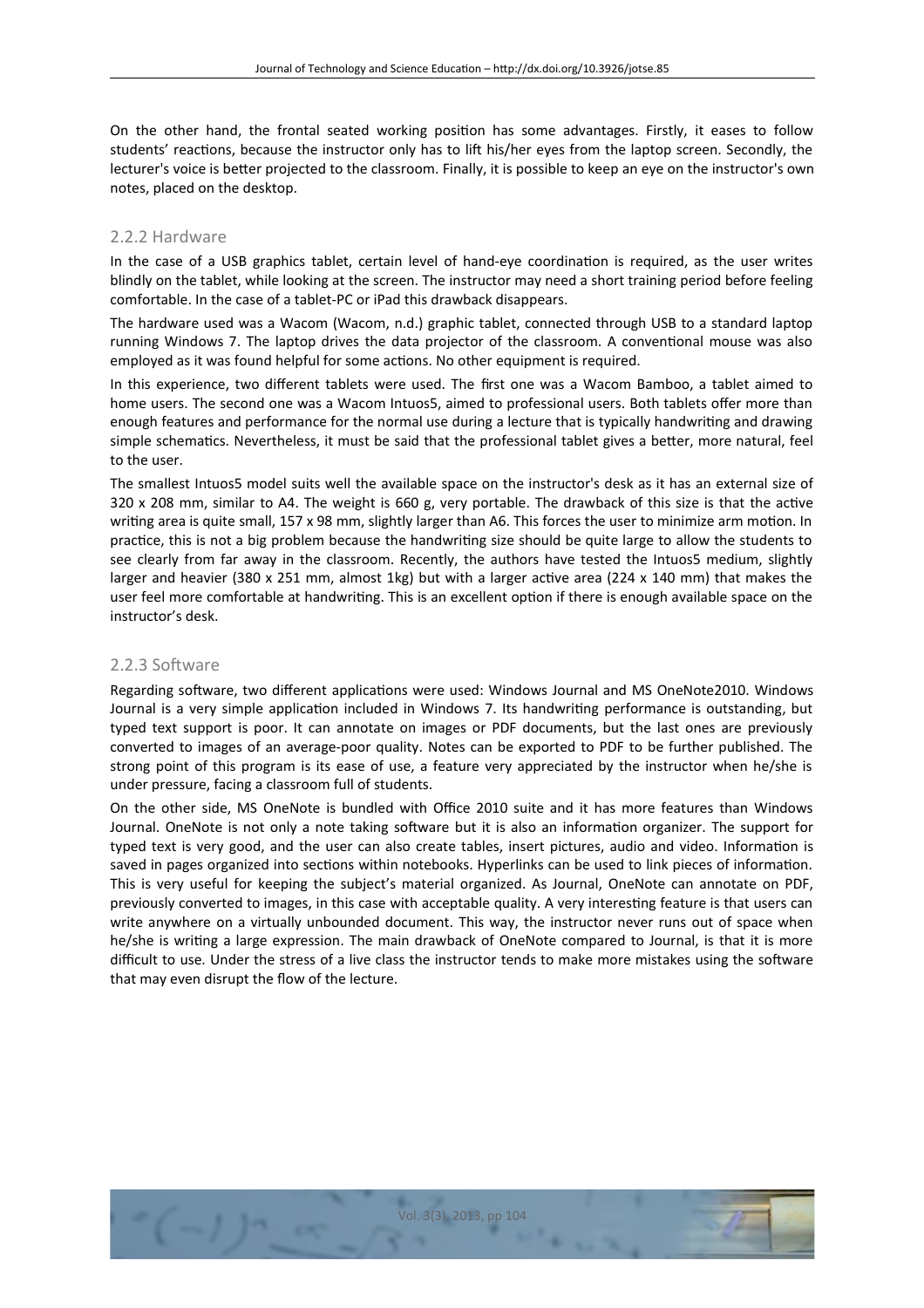

*Figure 2. Windows Journal allows to seamlessly combine graphics, tables, and handwritten notes using a simple toolbar*



*Figure 3. Microsoft OneNote screenshot. Note the tabs around the workspace that allow users to organize documents*

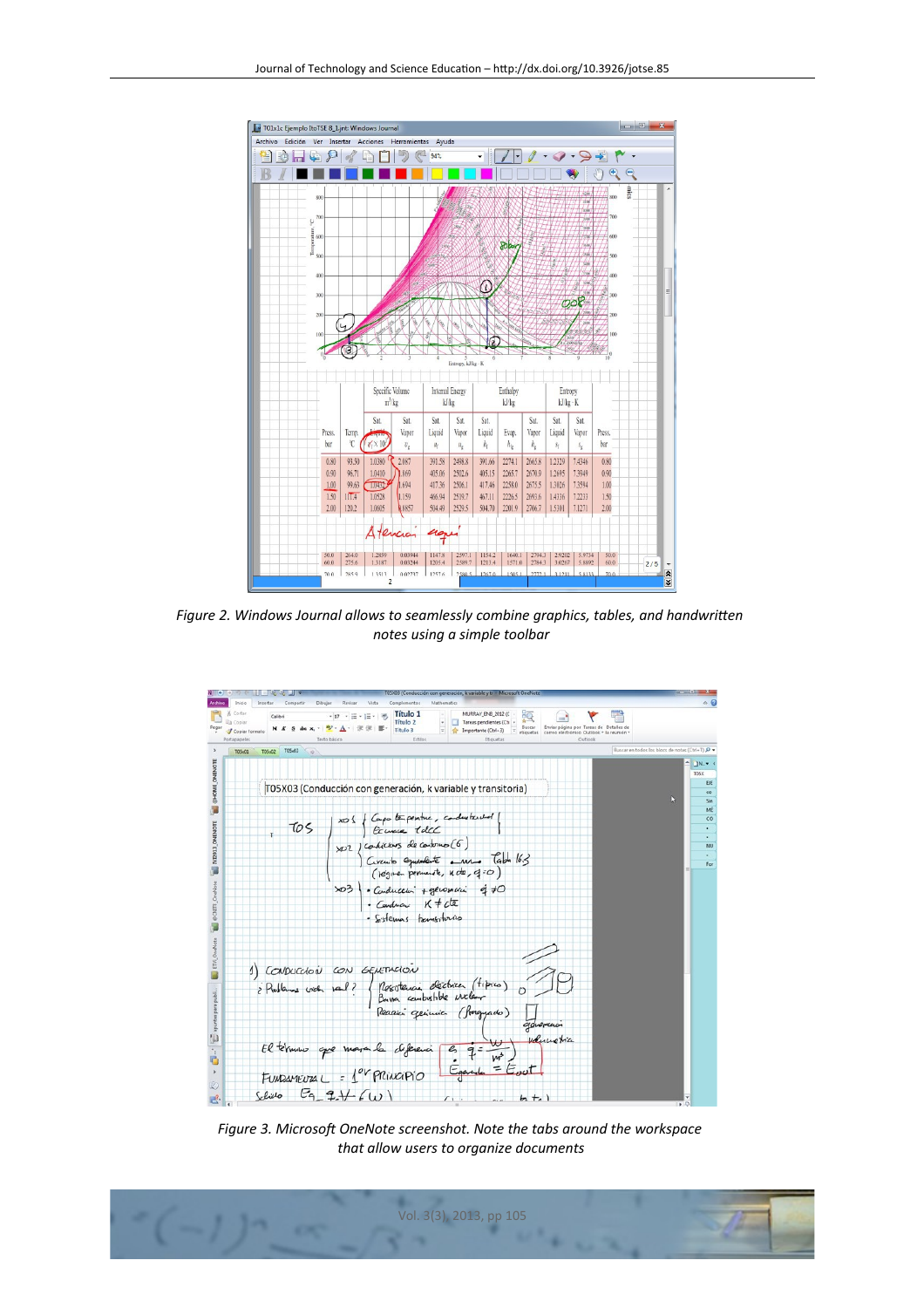# **3 RESULTS OF A SURVEY: STUDENTS' FEEDBACK**

At the end of the lecturing period, a total of 82 students took part in a survey in which they were asked to provide feedback on the use of the graphics tablet. The survey comprises five questions; the results provide a clear picture of the advantages and drawbacks of the tablet, and are discussed below.

# **3.1 Questions 1 and 2: General perception**

The two first questions of the survey meter the global perception of the students. The first one is a multiple choice question: *What is your percepton about the use of the graphics tablet by your instructor, regarding to the teaching and learning processes?* The results are shown in Table 1.

| <b>Answer</b> | Count | Proportion |
|---------------|-------|------------|
| Very positive | 47    | 57%        |
| Positive      | 28    | 34%        |
| Neutral       |       | 2%         |
| Negative      |       | 1%         |
| Very negative |       | 2%         |
| No opinion    |       | 2%         |
| <b>Total</b>  | 82    | 100%       |

*Table 1. Queston 1: What is your percepton about the use of the graphics tablet by your instructor, regarding to the teaching and learning processes? 91% of responses are "positve" or "very positve"*

The second, multiple choices, question is: *Would you like the graphics tablet to be used also in other subjects of your grade?* The results are shown in Table 2.

| Answer         | Count | Proportion |
|----------------|-------|------------|
| Definitely YES | 39    | 48%        |
| Yes            | 30    | 37%        |
| Neutral        |       | 6%         |
| No             |       | 4%         |
| Definitely NO  |       | 2%         |
| No opinion     |       | 4%         |
| Total          | 82    | 100%       |

*Table 2. Queston 2: Would you like the graphics tablet to be used also in other subjects of your grade? 85% of responses are "positve" or "very positve"*

These results show that the global perception of the students about graphics tablet technology is very positive. Nevertheless, the next two questions from the survey will provide more detailed feedback.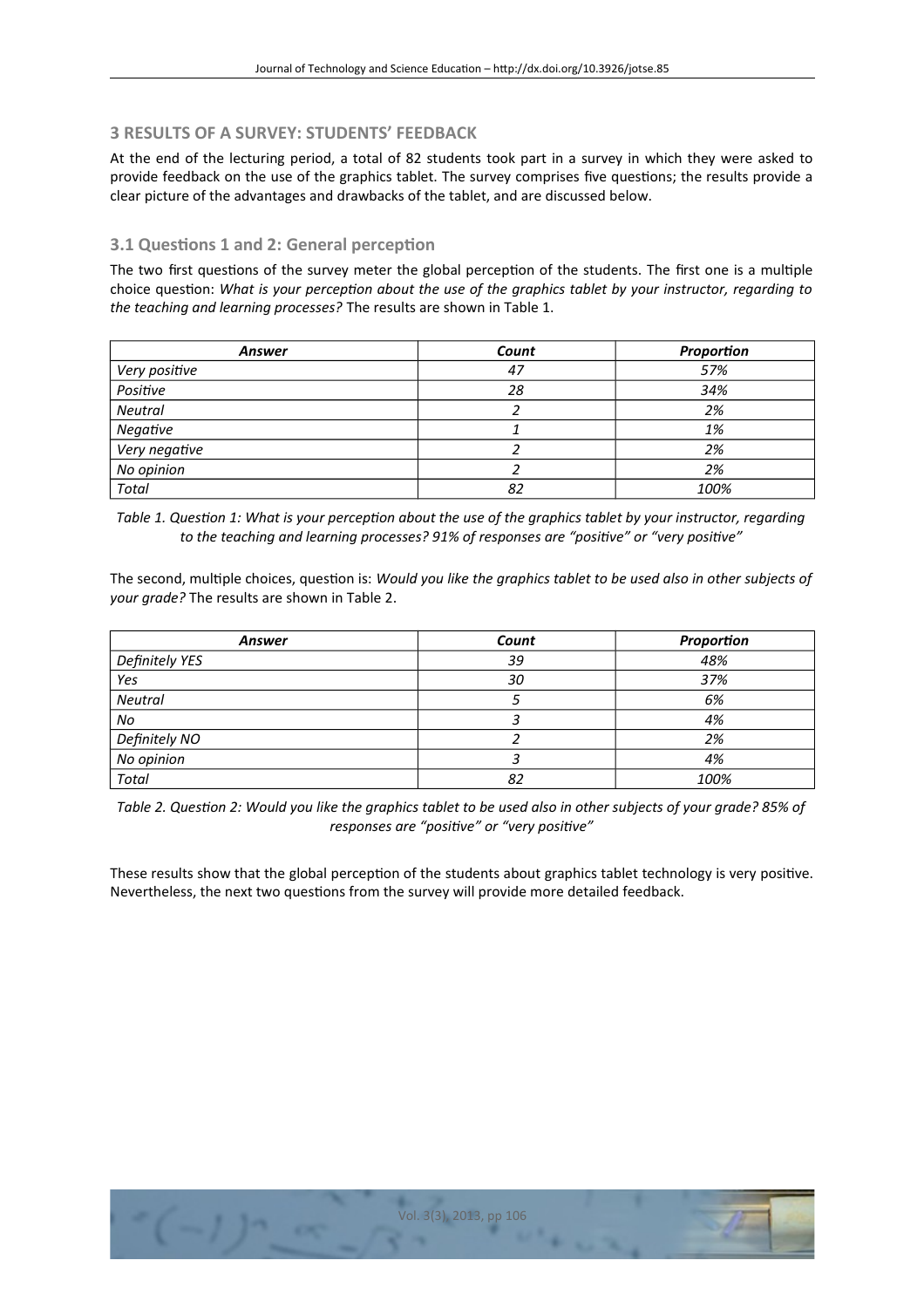# **3.2 Question 3: Positive aspects of graphics tablet**

This is a free text question. From a total of 82 answers, the positive key ideas have been categorized in six main concepts, see Figure 4.



*Figure 4. Queston 3 positve aspects of graphics tablet categorized in six main concepts*

# 3.2.1 Lecture notes posted on the Course website (40)

Half of the answers (40 out of 82) highlight the posting of the notes taken by the instructor during the lectures on the course website as a very positive aspect. It may be thought that this would discourage students to take their own notes. However, in the authors' experience, students take notes much in the same way as in lectures with the traditional blackboard, but with a reduced level of stress. Following, some comments from the students:

*"I can attend and understand better, because it is difcult to take notes of everything and to attend simultaneously. Later, at home, I can complete my notes with the instructor's notes"*

*"As the notes on the course website are the same that were seen in the lecture it helps you to improve recall. You can relax from the stress of writng everything in class and be more focused on the lecture itself"*

It must be said that, in the authors' experience, if during a lecture, handwriting is abandoned to present prebuilt material, students stop taking notes systematically. When the instructor resumes handwriting, students also resume note-taking. It seems that the progressive development of the lecture material by the instructor encourages students to do the same. So, in this experience the authors developed the lecture (or the problem solving class) from scratch, avoiding using pre-built material as much as possible.

### 3.2.2 Helps students' focus (39)

39 answers out of 82 refer that the graphics tablet helps to improve the students' focus on the lecture, for example:

*"(The graphics tablet)...helps to improve the focus in class, compared with other teaching tools"*

This may be related in part with the relief from the stress of taking notes of everything, mentioned above. On the other side, it also might be related with the following points.

Vol. 3(3), 2013, pp 107

More dynamic lectures (25)

Many students perceive more "dynamic" and "engaging" lectures:

"Active lectures, that help to understand the concepts of the subject"

"Versatility, speed, more engaging lectures ..."

"Everything is much more dynamic compared to electronic slides"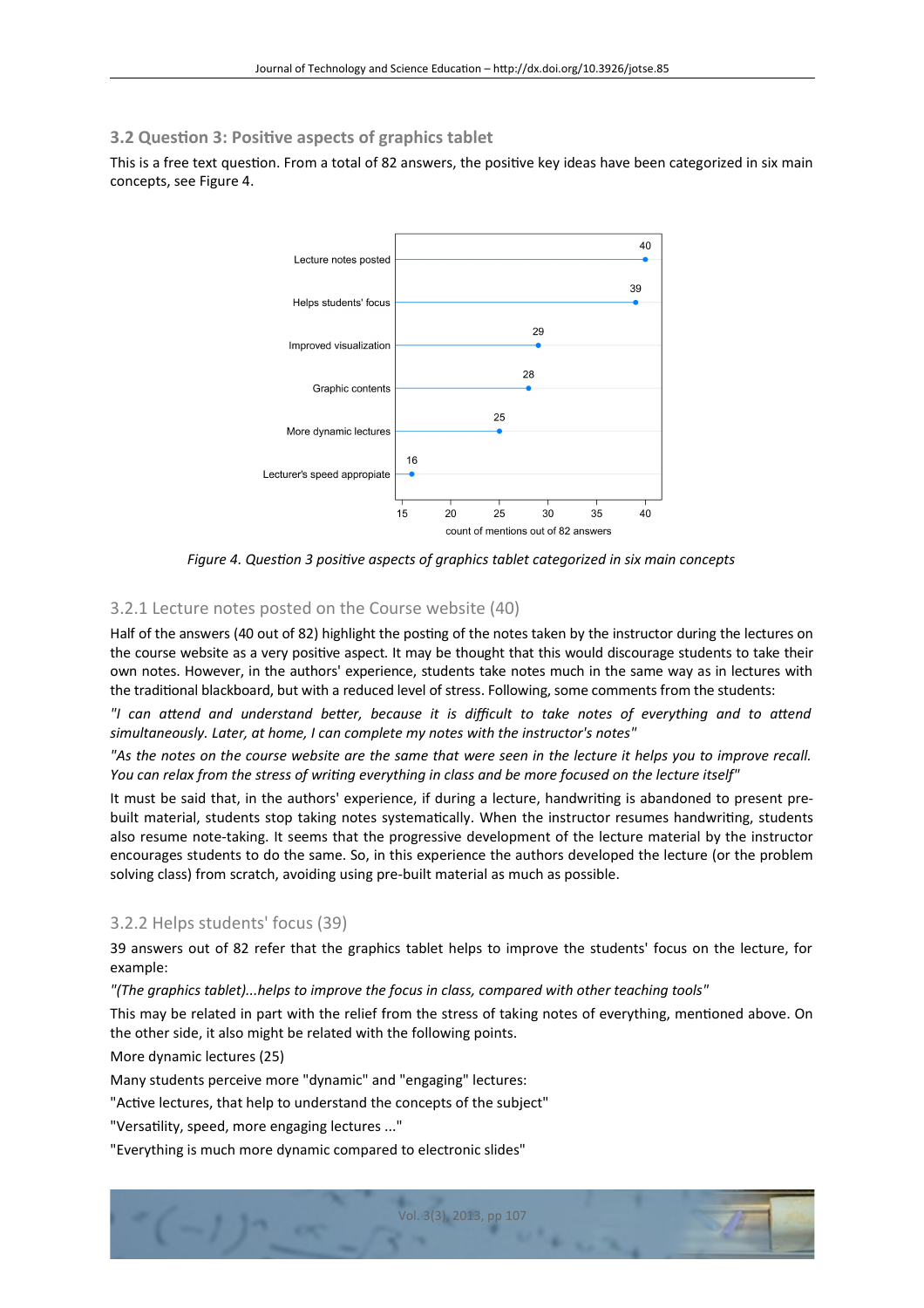# 3.2.3 Lecturer's speed is more appropriate (16)

The writing speed of the instructor results in a natural regulation of the amount of information presented, so the students feel that the lecturer's speed matches better their own comprehensive speed, for example:

*"The instructor explains at the same pace as students'. This improves a lot the understanding of the lecture and the quality of the students' own notes"*

*"We can think while taking notes, because the instructor's pace is appropriate"*

## 3.2.4 Improved visualization (29) and graphic contents (28)

A good number of answers (29) highlight the improved visualization over the blackboard, and the possibility of including graphic contents (28) such as property tables:

*"Better visualizaton of schemes, for example, using colours that help to identfy the diferent elements in a heat transfer process"*

"Improved access and interaction with other documents, such as property tables or diagrams. Also clarity and variety of colours… much better than electronic slides"

## **3.3 Question 4: negative aspects of graphics tablet**

This is another free text question. Out of 82 answers, the negative key ideas have been categorized in six main concepts, see Figure 5.



*Figure 5. Queston 4 negatve aspects of graphics tablet categorized in six main concepts*

### 3.3.1 Nothing negative (35)

A total of 35 out of 82 students (42%) fnd nothing negative in the use of the graphics tablet in class.

## 3.3.2 Visualization problems (9)

9 answers mention visualization problems, compared with the traditional blackboard:

*"...looking at the projector screen is not as comfortable as looking at the blackboard…"*

*"The bad point is the classroom set-up, because sometmes daylight impinges on the projector screen"*

A deeper analysis reveals that most of these nine students belong to a group that attend their lectures in a particular classroom with large south oriented windows, a lot of day lighting, and a poor quality projector. The logical solution would be to install new shading elements and a better projector.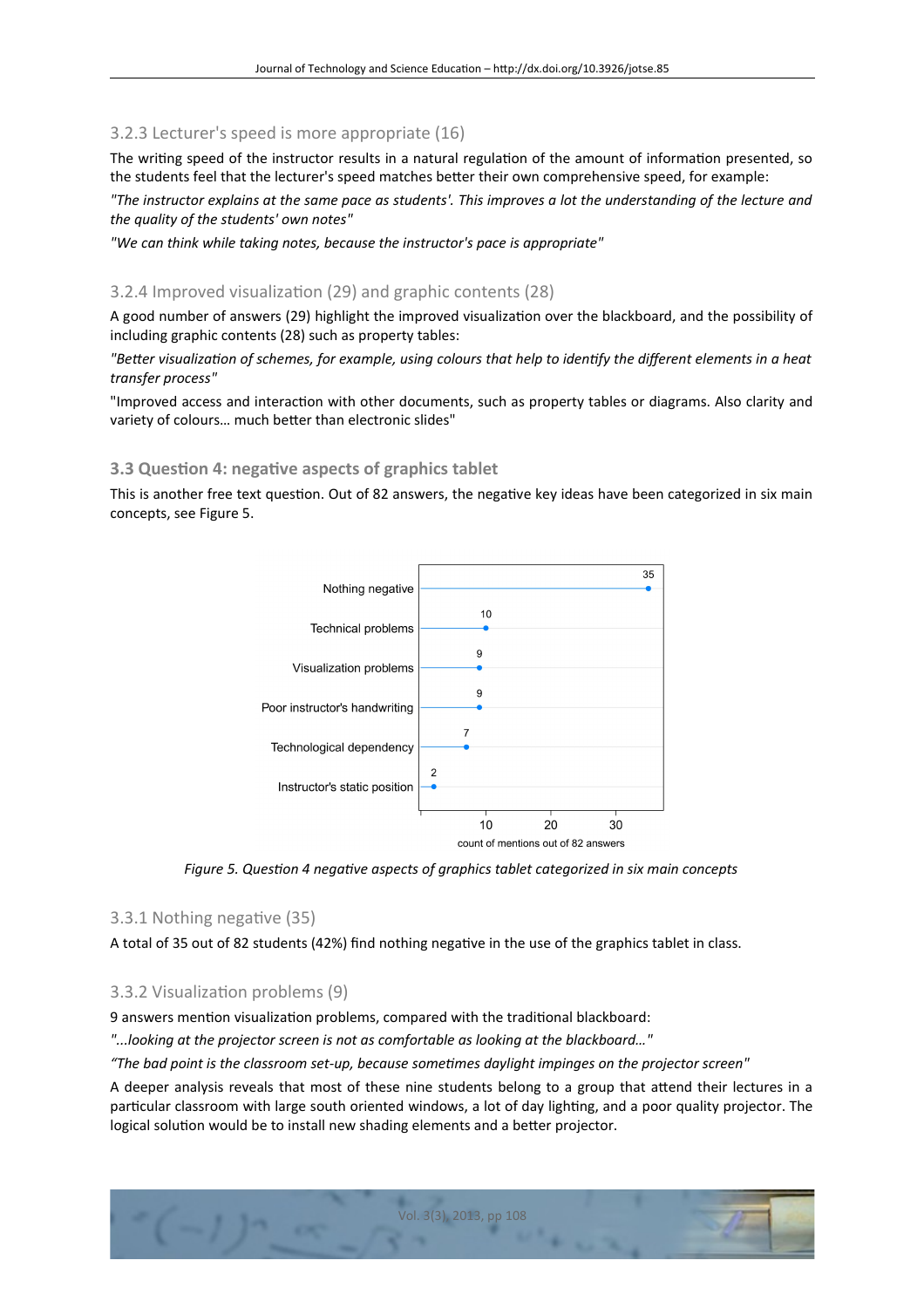## 3.3.3 Poor instructor's handwriting (9)

*"Sometmes, the instructor goes too fast, and his handwritng becomes very poor and difcult to understand. Nothing serious, but this must be improved"*

*"Instructor's handwritng is sometmes difcult to decipher"*

This point must be improved in the future. Poor handwriting is the result of a number of factors such as a) the graphics tablet position is not appropriate, so the writing position is awkward, b) inadequate zoom level, so the instructor is forced to very small movements on the tablet or c) simply the instructor goes too fast.

## 3.3.4 Static position of the instructor (2)

It seems that the instructor's seated working position does not pose any serious problem, considering that there are only two complaints.

## 3.3.5 Technical problems, delays, disruptions of the fow of the lecture (10)

This usually refers to mistakes in the use of the sofware or delays in the start up of the lecture due to hardware problems or connectivity problems. Examples:

"… small technical problems that delay the start up of the lectures …"

"… lecturer's competency with the tablet technology is required for fuid lecturing"

"*Sometmes, due to the software, there are small class disruptons (change the colour, new page, new ttle, erase, etc.)..."*

Some delays can be prevented if the lecturer adopts some simple strategies, such as being in the classroom 5 minutes before the scheduled start time or having the laptop suspended rather than switched off for shorter system starting times. However, there are other kinds of delays more difficult to prevent, such as the startup of the audiovisual system of the classroom that may delay a few minutes depending on the particular system. This time may be used to write a table of contents on the traditional blackboard while introducing the lecture to the students.

Regarding the instructor's competency using the tablet technology, only practice can improve this point. It may be convenient to start with a simple application such as Windows Journal. Later, when the instructor feels confdent, he/she can try more complex sofware such as OneNote. In this last case, it is important to customize the quick access toolbar and to minimize the size of the ribbon and lateral windows so the writing area is maximized.

## 3.3.6 Technological dependency (7)

This is an unavoidable drawback, shared with other teaching tools such as electronic slides.

*"Dependency on the projector or electricity, compared to blackboard"*

*"If the projector does not work, the tablet is useless, although the same happens with PowerPoint slides"*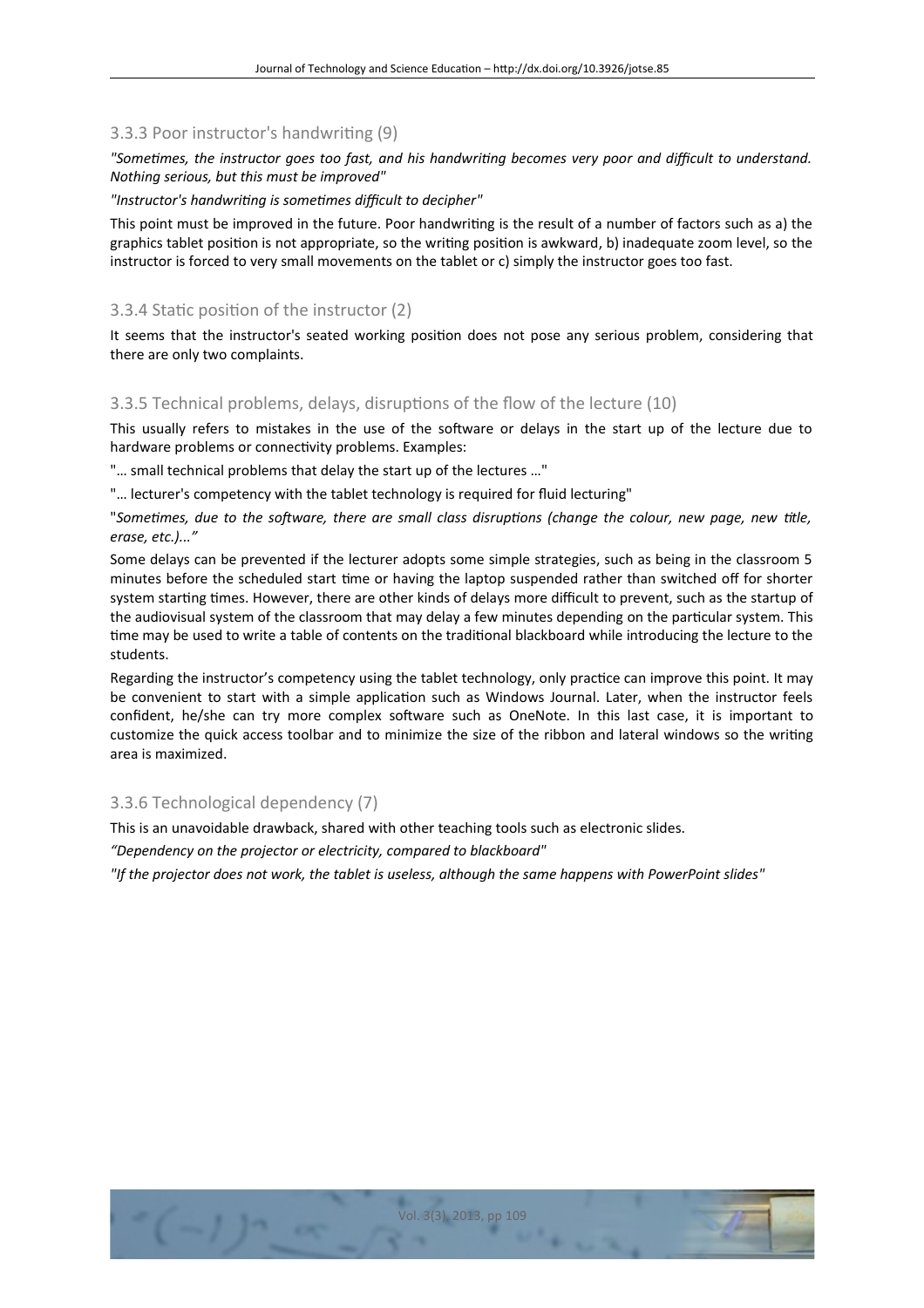# **3.4 Question 5: teaching tools preference**

Finally, in the last question, the students are asked to choose an integer score for the diferent teaching tools, the minimum is 1, the maximum is 4. The graphics tablet is the most appreciated teaching tool, followed by the traditional blackboard (interestingly, the most interactive teaching tools), see Figure 6.



*Figure 6. Question 5: teaching tools preference. Graphics tablet is the most appreciated tool, followed by the traditonal blackboard*

# **4 CONCLUSIONS**

Results of the graphics tablet experience during this course are very satisfactory. The students' feedback provides a qualitative, but clear, picture of the main positive and negative aspects. This is an afordable and efficient teaching tool that combines the best features of traditional and new teaching media. It provides mechanisms to develop a progressive, interactive lesson, as a traditional blackboard does. However, the tablet is more versatile, allowing integrating graphic material: tables, graphs, colours, etc. The possibility of posting the class notes on the course website is especially well received by the students. In addition to that, no special infrastructure is required but a data projector, a facility present in most today's engineering classrooms. On the other hand, there are a few negative points referred by the students in the survey that must be addressed and minimized in coming courses. A quantitative study on the infuence of the tablet on academic results would be very interesting, and should be conducted, whenever the academic organization of the course allows. In a next future, the authors will continue using the graphic tablet and exploring new possibilities of this technology.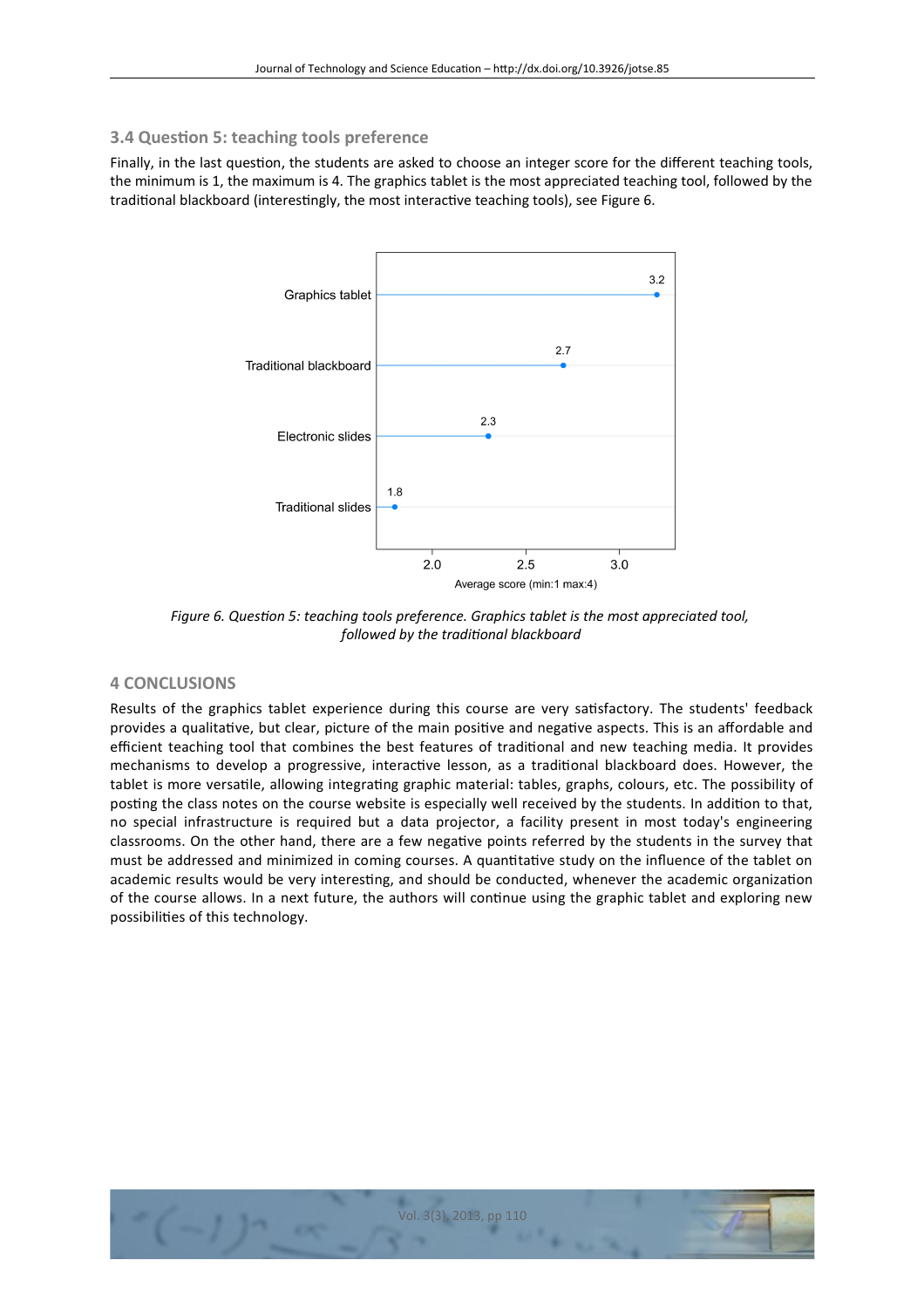**REFERENCES**

Cox, J.R. (2011). Enhancing student interactions with the instructor and content using pen-based technology, YouTube videos, and virtual conferencing. *Biochemistry and Molecular Biology Educaton,* 39(1), 4-9. <http://dx.doi.org/10.1002/bmb.20443>

Davis, M.R., & Ellis, T.O. (1964). The RAND Tablet: A Man-Machine Graphical Communication Device (Memorandum RM-4122-ARPA). RAND Corporation. Retrieved March 11, 2013, from: [http://www.rand.org/content/dam/rand/pubs/research\\_memoranda/2005/RM4122.pdf](http://www.rand.org/content/dam/rand/pubs/research_memoranda/2005/RM4122.pdf)

Dimond, T.L. (1957). Devices for reading handwritten characters. In ACM (Eds.). Papers and discussions presented at the Eastern Joint Computer Conference IRE-ACM-AIEE '57: Computers with deadlines to meet held in Washington, D.C., 9-13 December 1957 (pp. 232-237). New York, NY, USA, ACM Association for Computing Machinery. <http://dx.doi.org/10.1145/1457720.1457765>

ETSII (n.d.). Escuela Técnica Superior de Ingenieros Industriales. University of Malaga, Spain. Retrieved June 26, 2013, from: [http://www.etsii.uma.es](http://www.etsii.uma.es/)

Galligan, L., Loch, B., McDonald, C. & Taylor, J. A. (2010). The use of tablet and related technologies in mathematics teaching. *Australian Senior Mathematcs Journal,* 24(1), 38-51.

Gray, E. (1888). U.S. Patent No. 386,815. Washington, DC: U.S. Patent and Trademark Office.

Kohorst, K., & Cox, J.R. (2007). Virtual office hours using a tablet PC: Elluminating biochemistry in an online environment. *Biochemistry and Molecular Biology Educa ton*, 35(3), 193-197. <http://dx.doi.org/10.1002/bmb.50>

Loch, B.I. (2005) Tablet technology in frst year calculus and linear algebra teaching. In Kingfsher Delta '05: 5th Southern Hemisphere Conference on Undergraduate Mathematics and Statistics Teaching and Learning, pp. 22-26). Fraser Island, Australia.

Loch, B.I., & Donovan, D. (2006). Progressive teaching of mathematics with tablet technology. *Australasian Journal of Educatonal Technology,* 9(2), 1-6.

Monash University (n.d.). e-Education Center. Retrieved June 26, 2013 from http://www.monash.edu.au/eeducation/index.html

Olivier, W. (2005). Teaching mathematics: Table PC technology adds a new dimension. In A.Rogerson (Ed.), Proceedings of the 8th International Conference on The Mathematics Education in to the 21st Century Project: Reform, revolution and paradigm shifs in mathematics education (pp. 176-181). Johor Bahru, Universiti Teknologi Malaysia.

Virginia Tech (n.d.). The bene fts of using a tablet. Retrieved June 26, 2013 from http://www.eng.vt.edu/it/tabletbenefits

Wacom (n.d.) Company History*.* Retrieved March 11, 2013 from http://www.wacom.co.jp/corporate/en/history.html

Ward, J.R. (n.d.) History of Pen and Gesture Computing: Annotated Bibliography in On-line Character Recognition, Pen Computing, Gesture User Interfaces and Tablet and Touch Computers. Retrieved March 11, 2013, from http://rwservices.no-ip.info:81/biblio.html

**Citation:** Carrillo, A., Cejudo, J.M., Domínguez, F., & Rodríguez, E. (2013). Graphics tablet technology in second year thermal engineering teaching. *Journal of Technology and Science Educaton (JOTSE), 3(3), 102-112.* <http://dx.doi.org/10.3926/jotse.85>

On-line ISSN: 2013-6374 – Print ISSN: 2014-5349 – DL: B-2000-2012